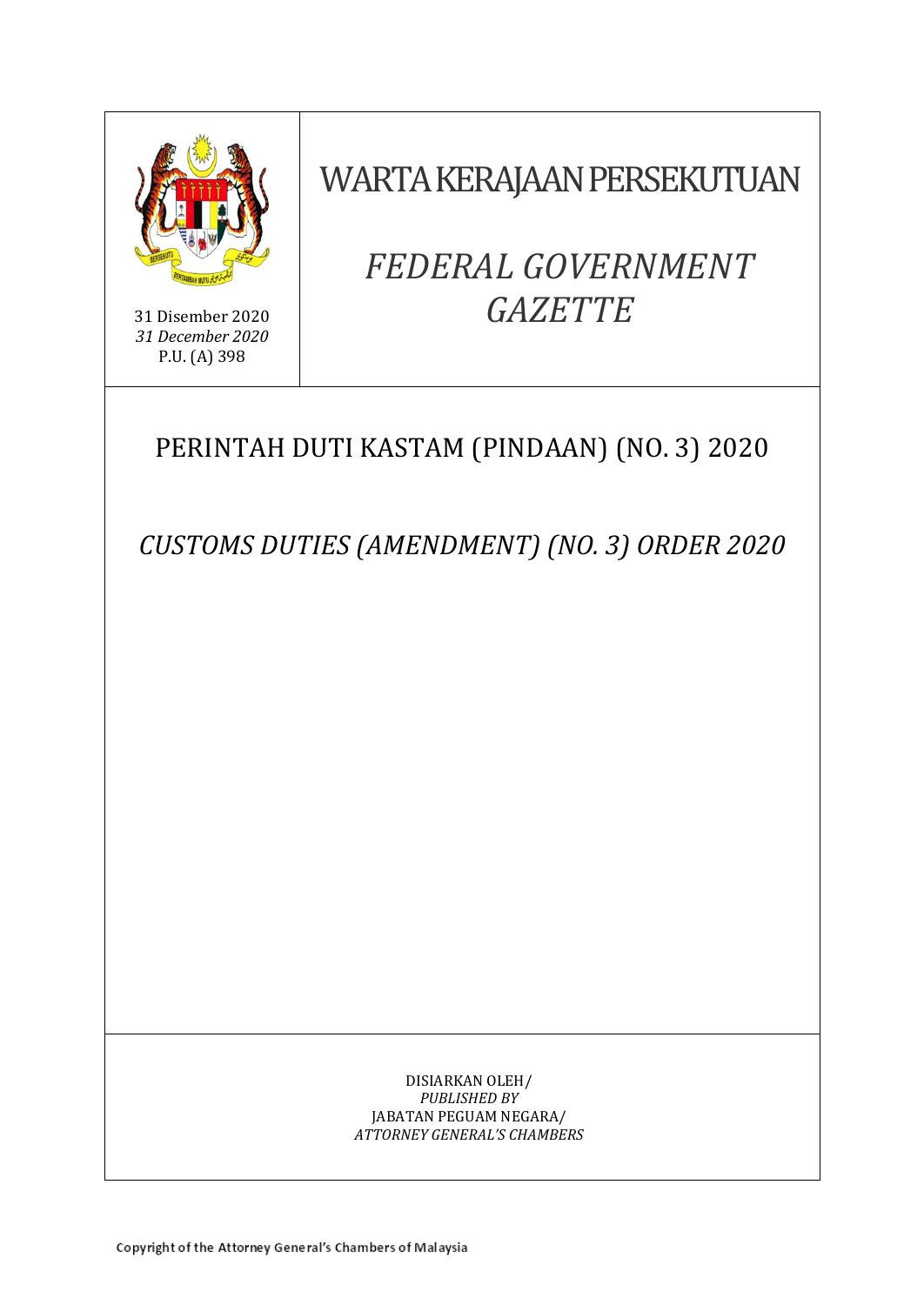# AKTA KASTAM 1967

# PERINTAH DUTI KASTAM (PINDAAN) (NO. 3) 2020

PADA menjalankan kuasa yang diberikan oleh subseksyen 11(1) Akta Kastam 1967 [*Akta 235*], Menteri membuat perintah yang berikut:

#### **Nama dan permulaan kuat kuasa**

1. (1) Perintah ini bolehlah dinamakan **Perintah Duti Kastam (Pindaan) (No. 3) 2020**.

(2) Perintah ini mula berkuat kuasa pada 1 Januari 2021.

# **Pindaan Jadual Pertama**

2. Perintah Duti Kastam 2017 [*P.U. (A) 5/2017*] dipinda dalam Jadual Pertama—

*(a)* berhubung dengan subkepala 3824.99, dengan menggantikan subkepala 3824.99.99 00 dan butir-butir yang berhubungan dengannya dengan subkepala dan butir-butir yang berikut:

| Heading | Subheading    | Descriptions of goods                                                                                                                                                         | Unit of<br>Quantity | <b>RATE OF DUTY</b> |          |
|---------|---------------|-------------------------------------------------------------------------------------------------------------------------------------------------------------------------------|---------------------|---------------------|----------|
|         |               |                                                                                                                                                                               |                     | Import              | Export   |
| (1)     | (2)           | 3)                                                                                                                                                                            | (4)                 | (5)                 | (6)      |
|         | "3824.99.99   | Other:                                                                                                                                                                        |                     |                     |          |
|         | 3824.99.99 10 | Preparation of a<br>kind used for<br>smoking through<br>electronic cigarette<br>and electric<br>vaporising device,<br>in form of liquid or<br>gel, not containing<br>nicotine | kg                  | $0\%$               | $0\%$    |
|         | 3824.99.99 90 | <b>Other</b>                                                                                                                                                                  | kg                  | $0\%$               | $0\%$ "; |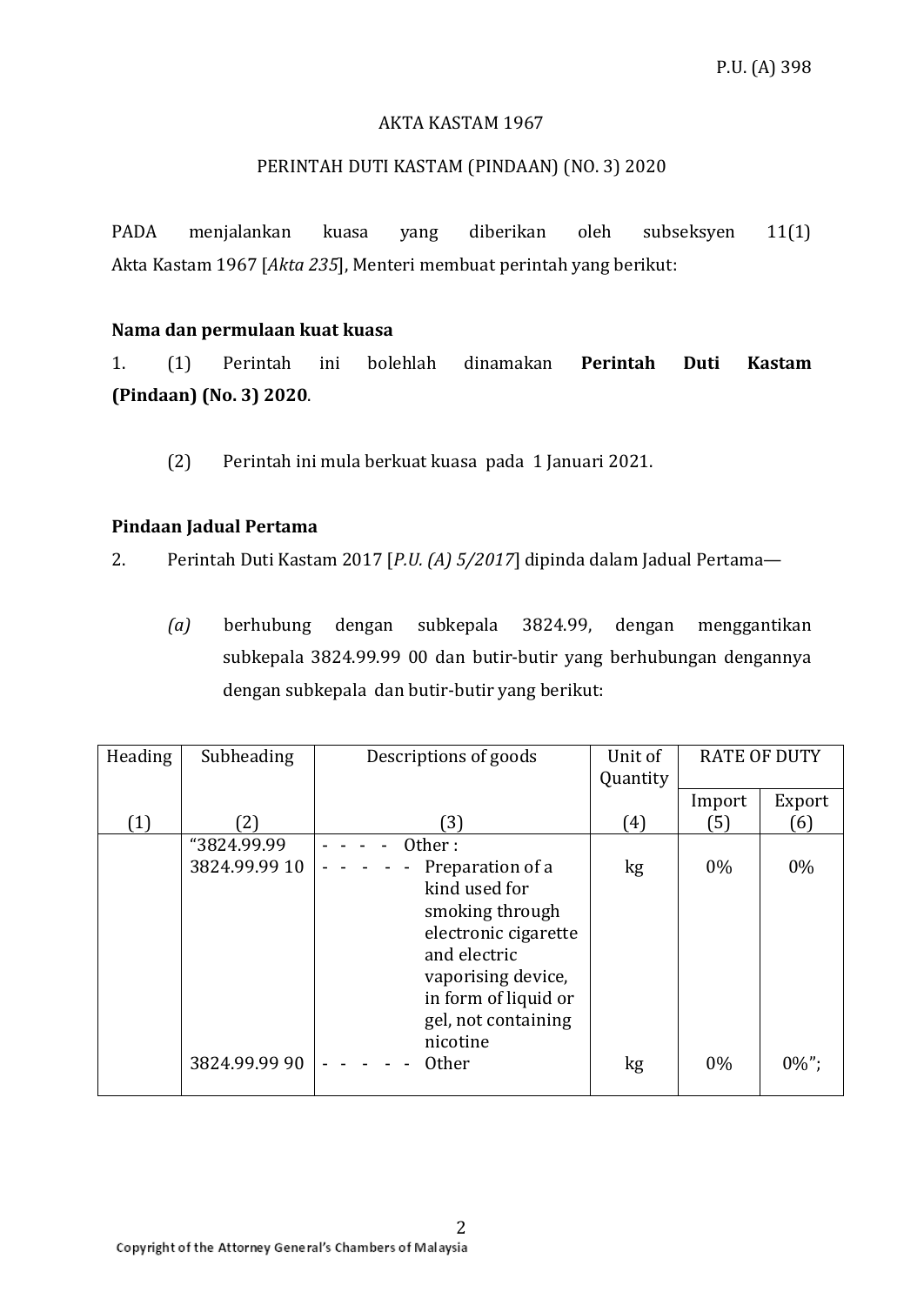*(b)* berhubung dengan subkepala 8543.70, dengan menggantikan subkepala 8543.70.90 00 dan butir-butir yang berhubungan dengannya dengan subkepala dan butir-butir yang berikut:

| Heading | Subheading    | Descriptions of goods                                                                                         | Unit of<br>Quantity | <b>RATE OF DUTY</b> |                 |
|---------|---------------|---------------------------------------------------------------------------------------------------------------|---------------------|---------------------|-----------------|
|         |               |                                                                                                               |                     | Import              | Export          |
| (1)     | (2)           | (3)                                                                                                           | (4)                 | (5)                 | (6)             |
|         | "8543.70.90   | Other:                                                                                                        |                     |                     |                 |
|         | 8543.70.90 10 | Electronic<br>cigarettes<br>$\blacksquare$<br>similar<br>and<br>personal<br>electric<br>vaporising<br>devices | <sub>u</sub>        | $0\%$               | $0\%$           |
|         | 8543.70.90 90 | Other                                                                                                         | u                   | $0\%$               | $0\%$ ";<br>dan |

*(c)* berhubung dengan kepala 9614 dengan menggantikan subkepala 9614.00.90 00 dan butir-butir yang berhubungan dengannya dengan subkepala dan butir-butir yang berikut:

| Subheading    | Descriptions of goods        | Unit of     | <b>RATE OF DUTY</b> |          |
|---------------|------------------------------|-------------|---------------------|----------|
|               |                              |             |                     |          |
|               |                              |             | Import              | Export   |
| (2)           | 3)                           | (4)         | (5)                 | (6)      |
| "9614.00.90   | - Other:                     |             |                     |          |
| 9614.00.90 10 | - - Smoking pipes (including | kg          | 30%                 | 0%       |
| 9614.00.90 90 | Other                        | kg          | 30%                 | $0\%$ ". |
|               |                              | pipe bowls) | Quantity            |          |

Dibuat 31 Disember 2020 [SULIT KE.HT(96)669/12-3 Klt. 7 Sk. 4; MOF.TAX(S)700-1/1/6 JLD.6; PN(PU2)338/LXI]

# DATO' SRI TENGKU ZAFRUL BIN TENGKU ABDUL AZIZ *Menteri Kewangan*

[*Akan dibentangkan di Dewan Rakyat menurut subseksyen 11(2) Akta Kastam 1967*]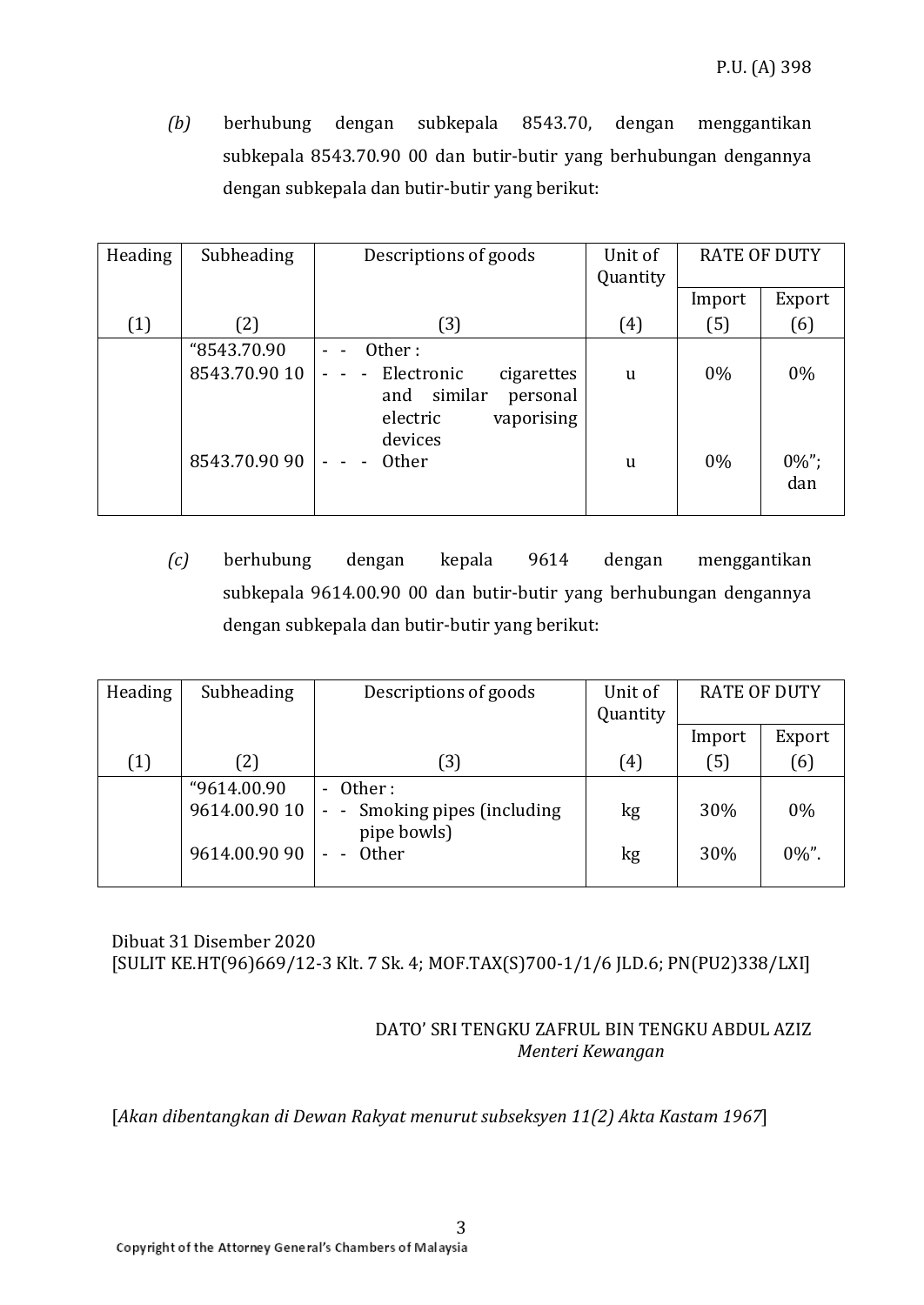# CUSTOMS ACT 1967

# CUSTOMS DUTIES (AMENDMENT) (NO. 3) ORDER 2020

IN exercise of the powers conferred by subsection 11(1) of the Customs Act 1967 [*Act 235*], the Minister makes the following order:

#### **Citation and commencement**

1. (1) This order may be cited as the **Customs Duties (Amendment) (No. 3) Order 2020**.

(2) This Order comes into operation on 1 January 2021.

# **Amendment of First Schedule**

2. The Customs Duties Order 2017 [*P.U. (A)* 5*/2017*] is amended in the First Schedule—

*(a)* in relation to subheading 3824.99, by substituting for subheading 3824.99.99 00 and the particulars relating to it the following subheadings and particulars:

| Heading | Subheading    | Descriptions of goods | Unit of  | <b>RATE OF DUTY</b> |          |
|---------|---------------|-----------------------|----------|---------------------|----------|
|         |               |                       | Quantity |                     |          |
|         |               |                       |          | Import              | Export   |
| (1)     | 〔2〕           | 3)                    | (4)      | (5)                 | (6)      |
|         | "3824.99.99   | Other:                |          |                     |          |
|         | 3824.99.99 10 | Preparation of a      | kg       | $0\%$               | $0\%$    |
|         |               | kind used for         |          |                     |          |
|         |               | smoking through       |          |                     |          |
|         |               | electronic cigarette  |          |                     |          |
|         |               | and electric          |          |                     |          |
|         |               | vaporising device,    |          |                     |          |
|         |               | in form of liquid or  |          |                     |          |
|         |               | gel, not containing   |          |                     |          |
|         |               | nicotine              |          |                     |          |
|         | 3824.99.99 90 | <b>Other</b>          | kg       | $0\%$               | $0\%$ "; |
|         |               |                       |          |                     |          |